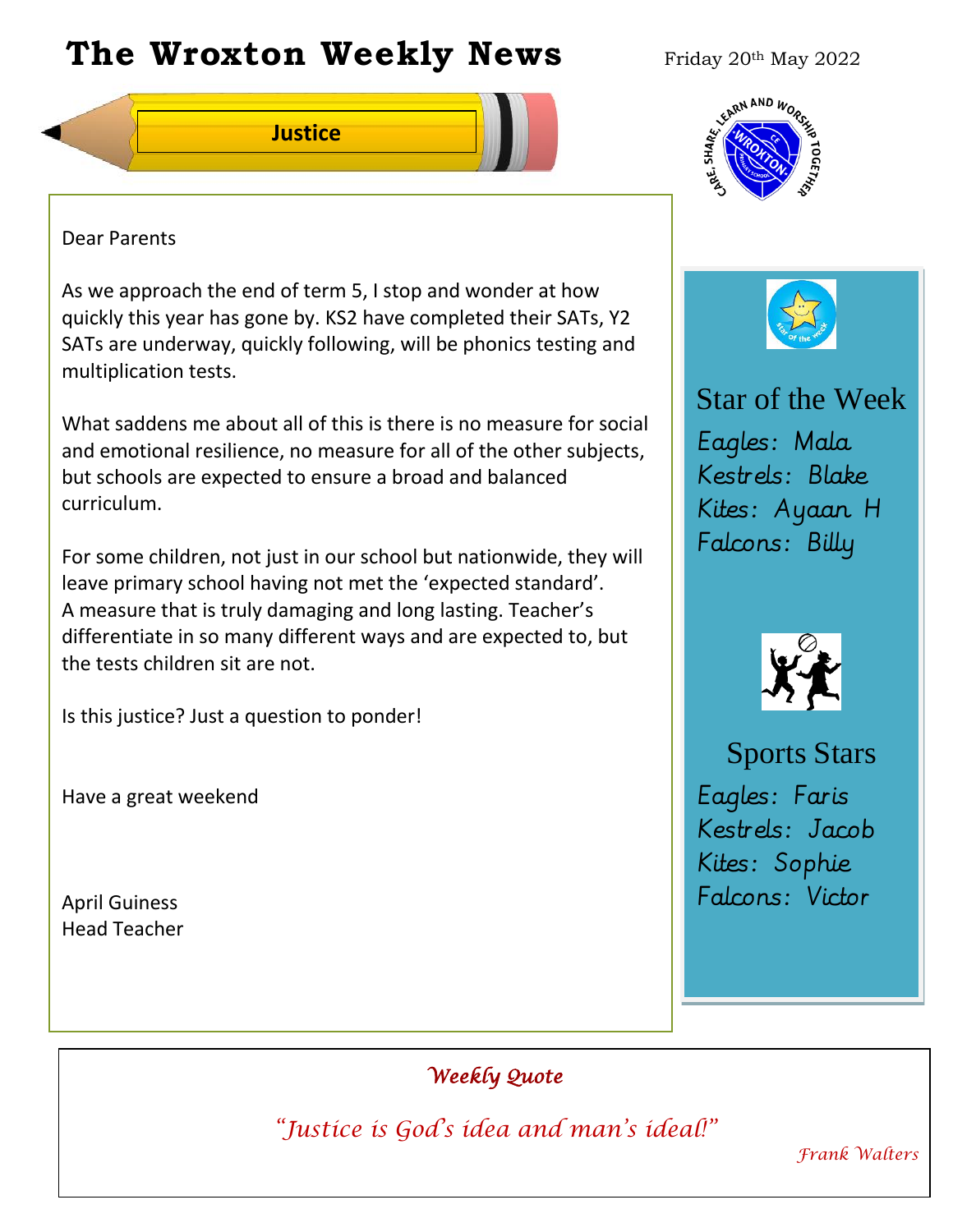# **E-Safety tips**

Go online together!

Breathe, Think, Do with Sesame (4+)

This app will help you teach your child skills such as problem solving, self-control and planning.

Duolingo - Language Lessons (4+)

Learn a new language or your child can practice what they're learning in school. This app is free although a paid subscription is available for further functionality and no ads.

Online gaming at home. This is a useful video to watch from Andy Robertson (Editor of Ask About Games): https://www.askaboutgames.com/news/ askaboutgames-on-

the-road-parent-clubadvice As with all apps, check their suitability for your child before

they use it. Think about if it is appropriately aged for your child and how the app uses your data for example

#### **Attendance**

Our whole school attendance target for the year is 96%.

The average attendance rate for this week was 90%. As you will be aware our attendance target is 96%.

Absences during term time should only occur for sickness and exceptional circumstances. Head teachers are no longer authorised to approve absences for term time holidays.

We understand the financial strain families are experiencing and the high rise in the cost of holidays during school holidays. If you decide to take your child out of school during term time please ensure that you complete an absence request and return to the school office with at least 2 weeks' notice; If not the absence will be recorded as 'O' rather than unauthorised family holiday 'G'.

We want all of our pupils in school for as much as possible in order to maximise their learning time and opportunities. We are actively encouraged to strongly discourage term time breaks and holidays.

#### **School Lunches**

Please log into your SchoolMoney account and order your child's school lunch for their return to school on Wednesday 8<sup>th</sup> June, no later than Friday 27<sup>th</sup> May.

#### **Next week**

On Wednesday, we will be going to church for our assembly. Please take your child directly to All Saint's Church at 8:40am. For those who usually attend breakfast club, this will continue as normal and children will walk to church accompanied by staff.

On Thursday, children are invited to come dressed to school in red, white or blue, to celebrate the Queen's Platinum Jubilee.

#### **Dates for your diary**

**25.5.2022** - Whole school Church Assembly

**26.5.2022** – Jubilee Celebration Day

## **Half Term 30.5.2022** – **6.6.2022**

**7.6.2022** – INSET – School closed to children

**Wednesday 8th June** – return to school

For Friends of Wroxton upcoming events see next page.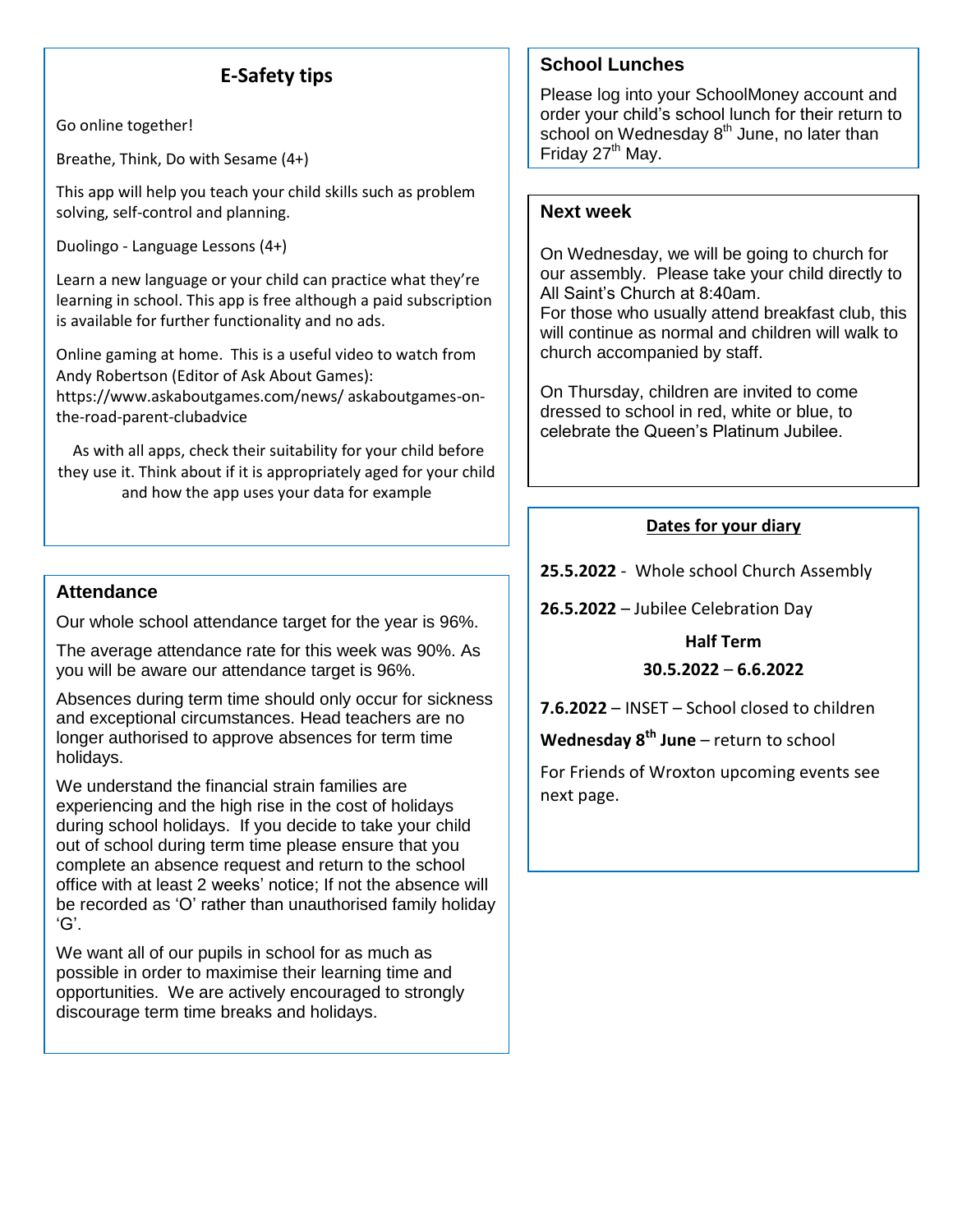# **Friends of Wroxton - upcoming dates for your diary:**

#### **Wednesday 25th May:**

\* Non-Uniform Day – Summer Fete tombola donations please.

#### **Wednesday 25th May:**

\*Next FOW Meeting – 7pm, Kestrels classroom.

Please come along to offer your ideas and support, for our upcoming events.

#### **Friday 10th June:**

\* Summer Jubilee Fete – 3:15pm–5:30pm, at School.



There will be a 'Decorate a Crown' and 'Royal Fancy Dress' competitions – lots of time for you to get

#### creative!

**\*\* Do you have a toy Hobby Horse we could borrow to use at the Fete? If so, please let us know! \*\***

#### **Tuesday 21st June:**

\* 'Sponsored Sporting Obstacles', for National Sports Week – as chosen by the School Council.

#### Details to follow.

### **Tuesday 28th June:**

\* Rags2Riches4Schools – Clothing collection.



Please bring your good quality, unwanted clothes/shoes/accessories into School – 7-9am collection.

#### **Wednesday 6th July:**

\* Non-Uniform Day – normal £1 charge.

#### **Saturday 9th July:**

\* Summer Gift Fair – 10am – 12pm, at School.

#### **Friday 15th July:**

\* Family Games – Times TBC

#### **Do you shop online? Do you know that we are registered with easyfundraising?**



It's easy and completely FREE to raise donations. Just visit our easyfundraising page at: [https://www.easyfundraising.org.uk/causes/wroxtonprim/?utm\\_campaign=raise-](https://www.easyfundraising.org.uk/causes/wroxtonprim/?utm_campaign=raise-more&utm_content=en-n3)